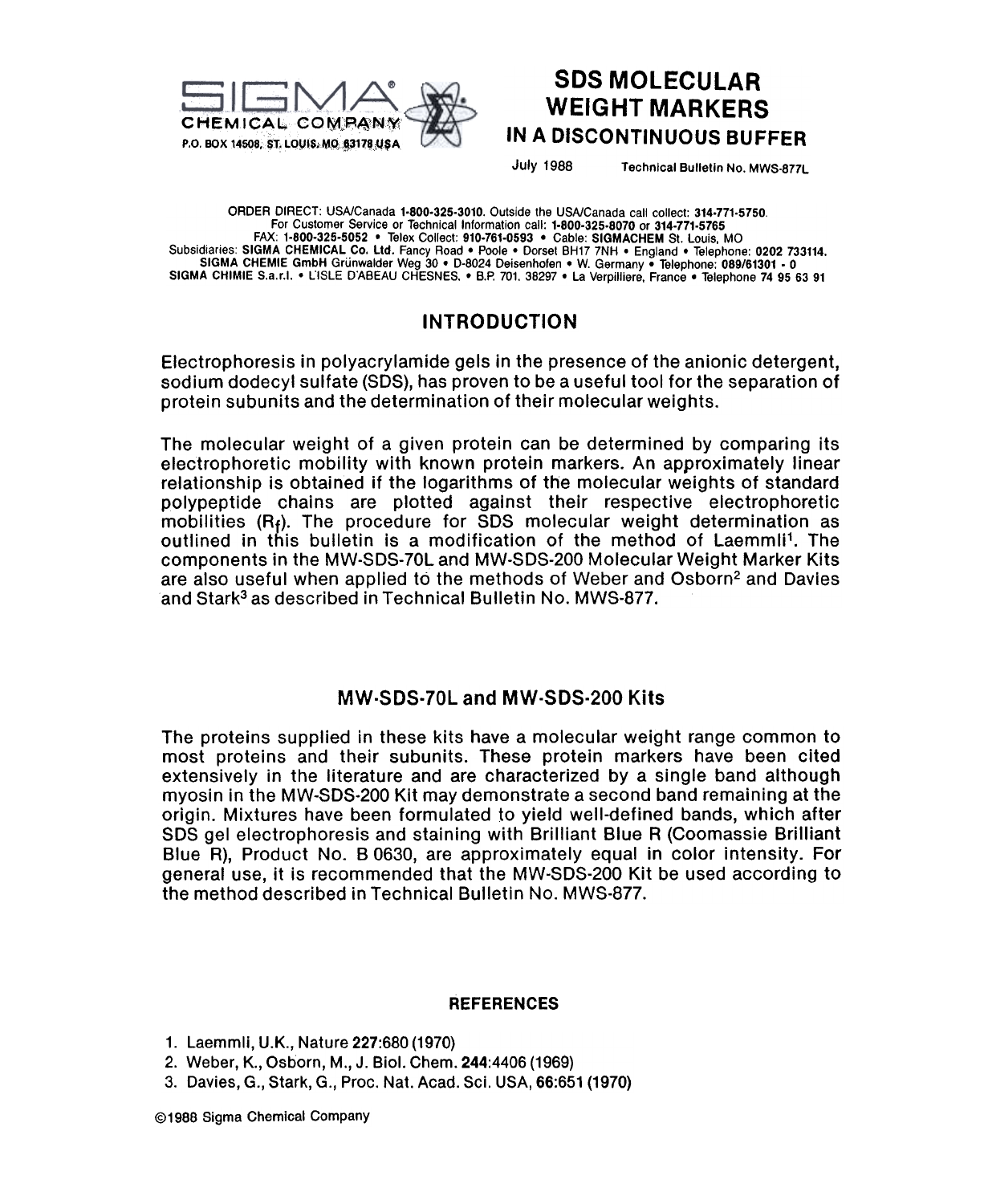# MOLECULAR WEIGHT PROTEIN STANDARDS AND KITS

| <b>MW-SDS-70L Kit</b><br>[0.5C] | For molecular weight range 14,000-70,000<br>Contains one vial of each of the seven<br>proteins below, 1 vial Stock No. SDS-7, and |                  |
|---------------------------------|-----------------------------------------------------------------------------------------------------------------------------------|------------------|
|                                 | <b>Technical Bulletin No. MWS-877L</b>                                                                                            |                  |
|                                 | INDIVIDUAL PROTEINS INCLUDED IN THE MW-SDS-70L KIT                                                                                |                  |
| Product No.                     | Proteins                                                                                                                          | Approx. Mol. Wt. |
| A 7517                          | ALBUMIN, Bovine (25 mg/vial)                                                                                                      | 66,000           |
| A 7642                          | ALBUMIN, Egg (Ovalbumin [25 mg/vial])                                                                                             | 45,000           |
| G 5262                          | GLYCERALDEHYDE-3-PHOSPHATE                                                                                                        |                  |
|                                 | DEHYDROGENASE,                                                                                                                    | 36,000           |
|                                 | Rabbit muscle (5 mg/vial)                                                                                                         | (subunit)        |
| C 2273                          | <b>CARBONIC ANHYDRASE,</b>                                                                                                        | 29,000           |
|                                 | Bovine Erythrocytes (5 mg/vial)                                                                                                   |                  |
| T 9011                          | TRYPSINOGEN, Bovine Pancreas,                                                                                                     | 24,000           |
|                                 | PMSF Treated (25 mg/vial)                                                                                                         |                  |
| T 9767                          | TRYPSIN INHIBITOR, Soybean (5 mg/vial)                                                                                            | 20,100           |
| L 6385                          | $\alpha$ -LACTALBUMIN, Bovine Milk (5 mg/vial)                                                                                    | 14,200           |
| Stock No. SDS-7                 |                                                                                                                                   |                  |
|                                 | DALTON MARK VII-L vial contains 3.5 mg of<br>a lyophilized mixture of the above seven<br>proteins.                                |                  |

| <b>MW-SDS-200 Kit</b> | For molecular weight range 30,000-200,000                                            |  |  |
|-----------------------|--------------------------------------------------------------------------------------|--|--|
| $O-5^{\circ}C$        | Contains one vial of each of the six proteins<br>below, 1 vial Stock No. SDS-6H, and |  |  |
|                       | Technical Bulletin No. MWS-877.                                                      |  |  |

| Product No. | INDIVIDUAL PROTEINS INCLUDED IN THE MW-SDS-200 KIT<br>Proteins                                    | Approx. Mol. Wt.     |
|-------------|---------------------------------------------------------------------------------------------------|----------------------|
| C 2273      | <b>CARBONIC ANHYDRASE,</b><br>Bovine Erythrocytes (5 mg/vial)                                     | 29,000               |
| A 7642      | ALBUMIN, Egg (Ovalbumin, [25 mg/vial])                                                            | 45,000               |
| A 7517      | ALBUMIN, Bovine Plasma (25 mg/vial)                                                               | 66,000               |
| P 4649      | PHOSPHORYLASE B, Rabbit Muscle<br>$(0.5 \text{ m}g/\text{vial})$                                  | 97,400<br>(subunit)  |
| G 8511      | β-GALACTOSIDASE, Escherichia coli<br>$(0.5 \text{ m}g/\text{vial})$                               | 116,000<br>(subunit) |
| M 3889      | MYOSIN, Rabbit Muscle (0.5 mg/vial)                                                               | 205,000<br>(subunit) |
|             | Stock No. SDS-6H This vial contains 3.0 mg of a lyophilized<br>mixture of the above six proteins. |                      |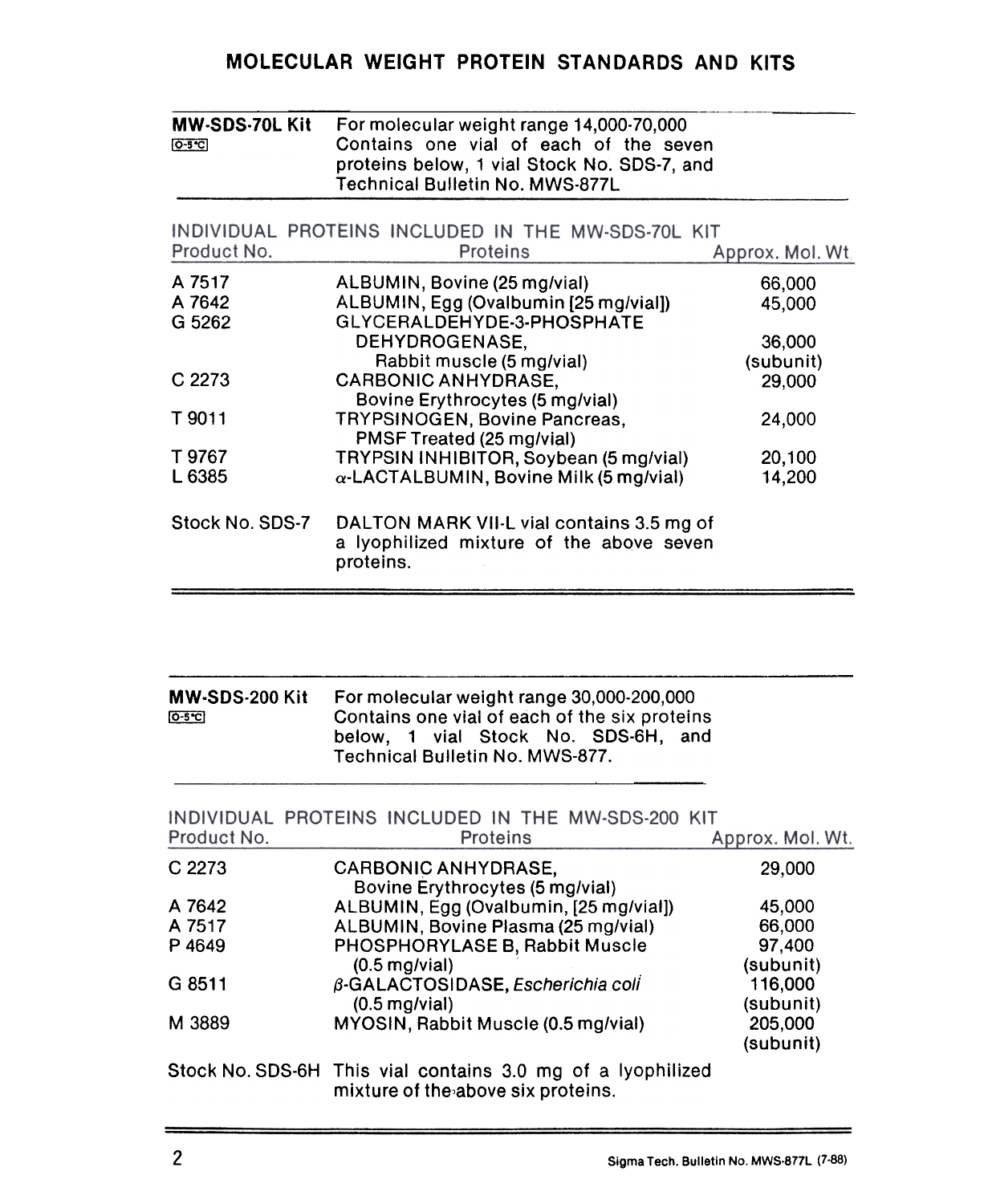# PREPARATION OF REAGENTS FOR USE WITH MW-SDS-70L and MW-SDS-200 KITS

NOTE: The procequre will require a full day. Use distilled or deionized water.

## A. SEPARATING GEL BUFFER

Prepare solution by combining:

Tris,T1503 36.3 g  $N, N, N', N'$ -Tetramethylethylenediamine, T 8133.  $\dots$ .  $\dots$ .  $\dots$ . 0.23 ml Dissolve and dilute to approximately 90 ml with water. Adjust to pH 8.9 at 25°C with concentrated HCI. Dilute with water to a final volume of 100 ml. Solution is stable for at least 2 weeks when stored in refrigerator at 0-5°C.

#### B. STACKING GEL BUFFER

Prepare solution by combining: Tris,T1503 5.98g N, N, N " N '-Tetramethylethylenediamine, T 8133. 0.46 ml Dissolve and dilute to 80 ml with water. Adjust to pH 6.7 at 25°C with concentrated HCI. Dilute with water to a final volume of 100 ml. Solution is stable for at least 2 weeks when stored in refrigerator at 0-5°C.

#### c. SEPARATING GEL SOLUTION

| Prepare solution by combining:                                          |  |
|-------------------------------------------------------------------------|--|
|                                                                         |  |
|                                                                         |  |
| Dissolve and dilute with water to a final volume of 100 ml.             |  |
| Remove insoluble material by filtration.                                |  |
| Solution is stable for at least 1 month when stored in a dark bottle in |  |

Solution is stable for at least 1 month when stored in a dark bottle in refrigerator at 0-5°C.

## D. STACKING GEL SOLUTION

Prepare solution by combining: Acrylamide,A8887 ~ 10.0g N, N'-Methylenebisacrylamide, M 7256.  $\dots \dots \dots \dots \dots \dots \dots \dots \dots \dots$ 2.5 g Dissolve and dilute with water to a final volume of 100 ml. Remove insoluble material by filtration. Solution is stable for at least 1 month when stored in a dark bottle in

refrigerator at 0-5°C.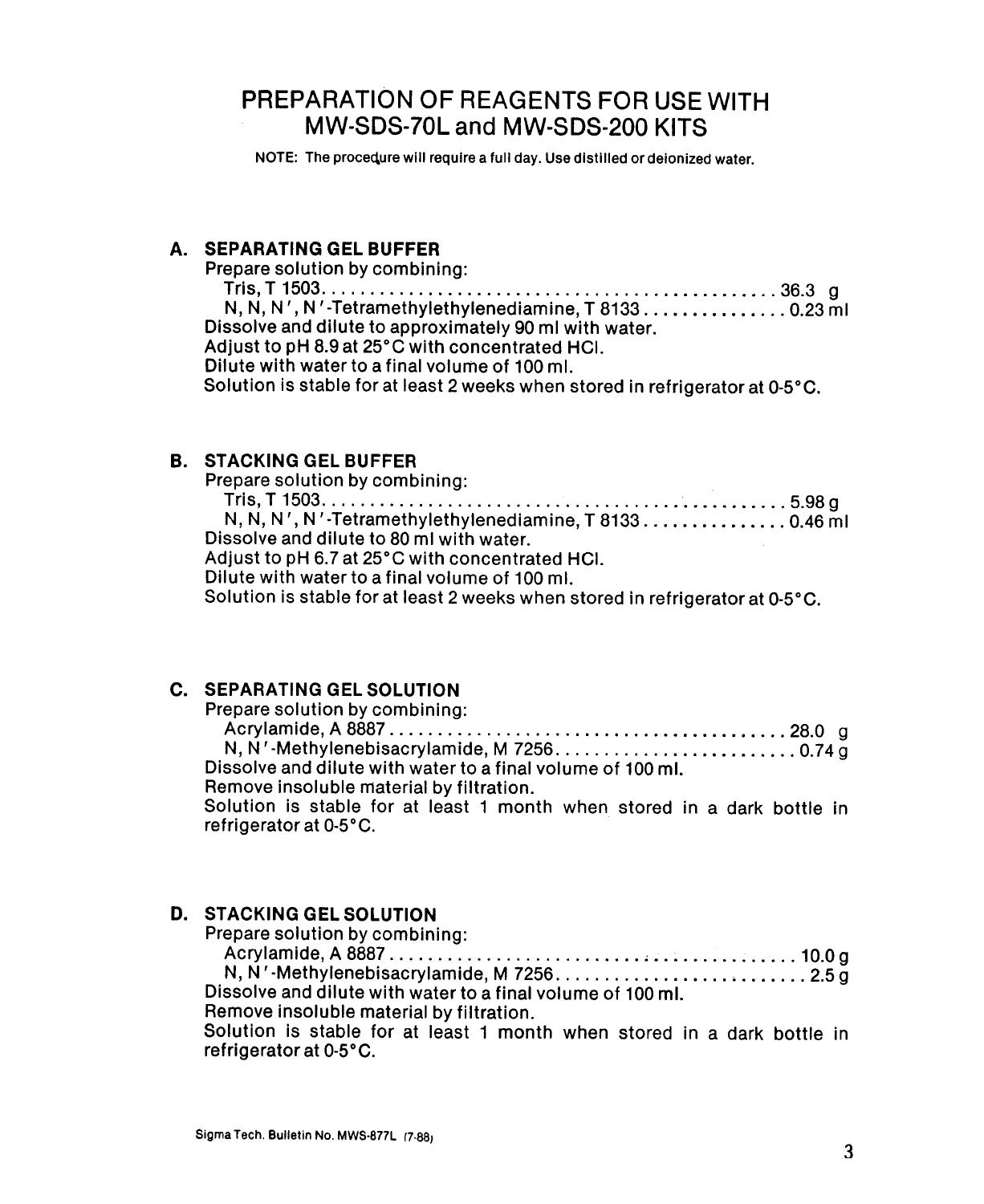#### E. SDS SOLUTION

Prepare solution by combining:

Sodium dodecyl sulfate

(SDS,Laurylsulfate)L5750 0.21g Dissolve and dilute with water to a final volume of 100 ml.

Solution is stable for at least 2 weeks when stored at 25°C.

(Note: Solution may become cloudy at temperatures below 20°C but clarity may be restored by warming to 25-30°C and mixing.)

## F. 2 X SAMPLE BUFFER

| Prepare solution by combining:                                       |  |
|----------------------------------------------------------------------|--|
|                                                                      |  |
|                                                                      |  |
| Dissolve with 35 ml of water.                                        |  |
| Adjust pH to 6.75 with concentrated HCI, then add:                   |  |
| Sodium dodecyl sulfate                                               |  |
|                                                                      |  |
|                                                                      |  |
|                                                                      |  |
| Dilute with water to a final volume of 100 ml.                       |  |
| Solution is stable for at least 1 month when stored frozen at -20°C. |  |

### G. ELECTRODEBUFFER

| Prepare solution by combining:                                  |  |  |
|-----------------------------------------------------------------|--|--|
|                                                                 |  |  |
|                                                                 |  |  |
| Sodium dodecyl sulfate                                          |  |  |
|                                                                 |  |  |
| Dissolve and dilute with water to a final volume of 2.0 liters. |  |  |
| Final pH should be about 8.3.                                   |  |  |
|                                                                 |  |  |

#### H. FIXATIVE SOLUTION

| Prepare solution by combining: |  |
|--------------------------------|--|
|                                |  |
|                                |  |
|                                |  |

#### I. JIMINING REF

Prepare solution by dissolving:  $\mathsf{Brilliant}$  Blue R (Coomassie Brilliant Blue R) B 0630.  $\dots\dots\dots\qquad\qquad$  1.25 Dissolve in 500 ml Reagent H. Store tightly capped at room temperature. This reagent is stable for several months.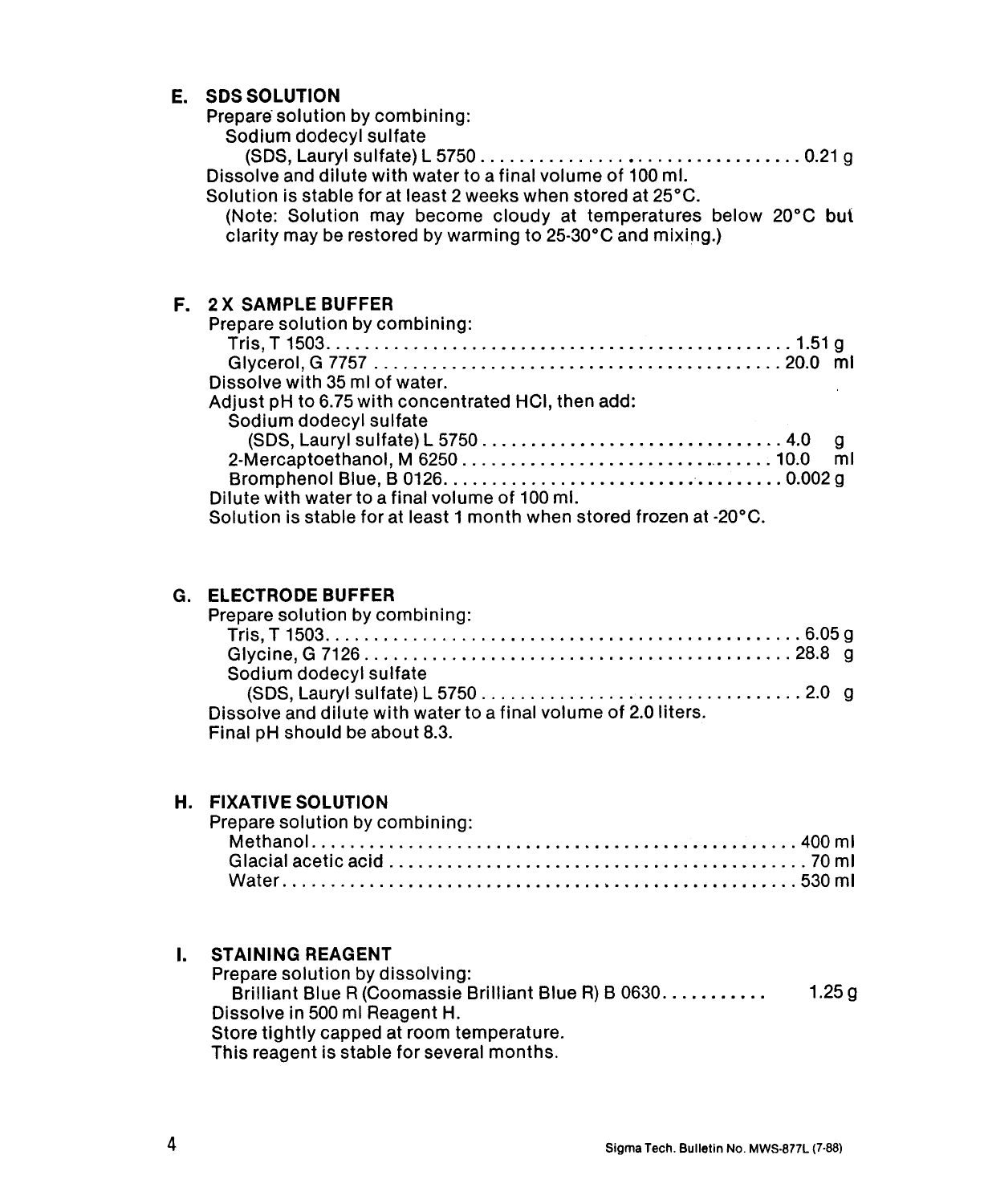## PREPARATION OF SAMPLE

The unknown proteins may be prepared by diluting an appropriate amount (0.05:1.0 ml) of protein solution at 2 mg/ml with an equal volume of 2X Sample Buffer (Reagent F). Protein solutions should not contain potassium nor high concentrations (greater than 0.2 Molar) salts; brief dialysis (2-4hrs) against 0.1% NaCI should render the solution suitable for dilution with the 2X Sample Buffer.

Alternatively, the unknown proteins may be prepared by desalting, lyophilizing, and dissolving a weighed sample with 2X Sample Buffer diluted 1:1 with water to give 1 mg/ml.

### PREPARATION OF SDS MOLECULAR WEIGHT MARKERS

Reconstitute contents of vial with volume of 1X Sample Buffer (Reagent F diluted with an equal volume of water) indicated below.

| <b>Optimum Concentration</b><br>(mg/ml) | Amount of<br>1X Sample<br><b>Buffer</b><br>(ml) |
|-----------------------------------------|-------------------------------------------------|
| 0.71                                    | 35                                              |
| 1.0                                     | 25                                              |
|                                         |                                                 |
| 0.67                                    | 7.5                                             |
| 0.5                                     | 10                                              |
| 1.0                                     | 25                                              |
| 1.0                                     | 5                                               |
| 0.5                                     | 10                                              |
|                                         | 1.5                                             |
|                                         |                                                 |
|                                         | 10<br>へに                                        |
|                                         | 0.5<br>1 በ                                      |

| Albumin, Edd           | 1.0  | 25  |
|------------------------|------|-----|
| Albumin, Bovine        | 0.71 | 35  |
| Phosphorylase b        | 0.5  |     |
| $\beta$ -Galactosidase | 0.5  |     |
| Myosin                 | 1.25 | 0.4 |
| SDS-6H                 |      | 1.5 |

All proteins must be incubated at 100°C for 60 seconds in Sample Buffer prior to electrophoresis. Aliquots may be frozen at -20 $\degree$ C for future use. Sample size 10 $\mu$ I per gel.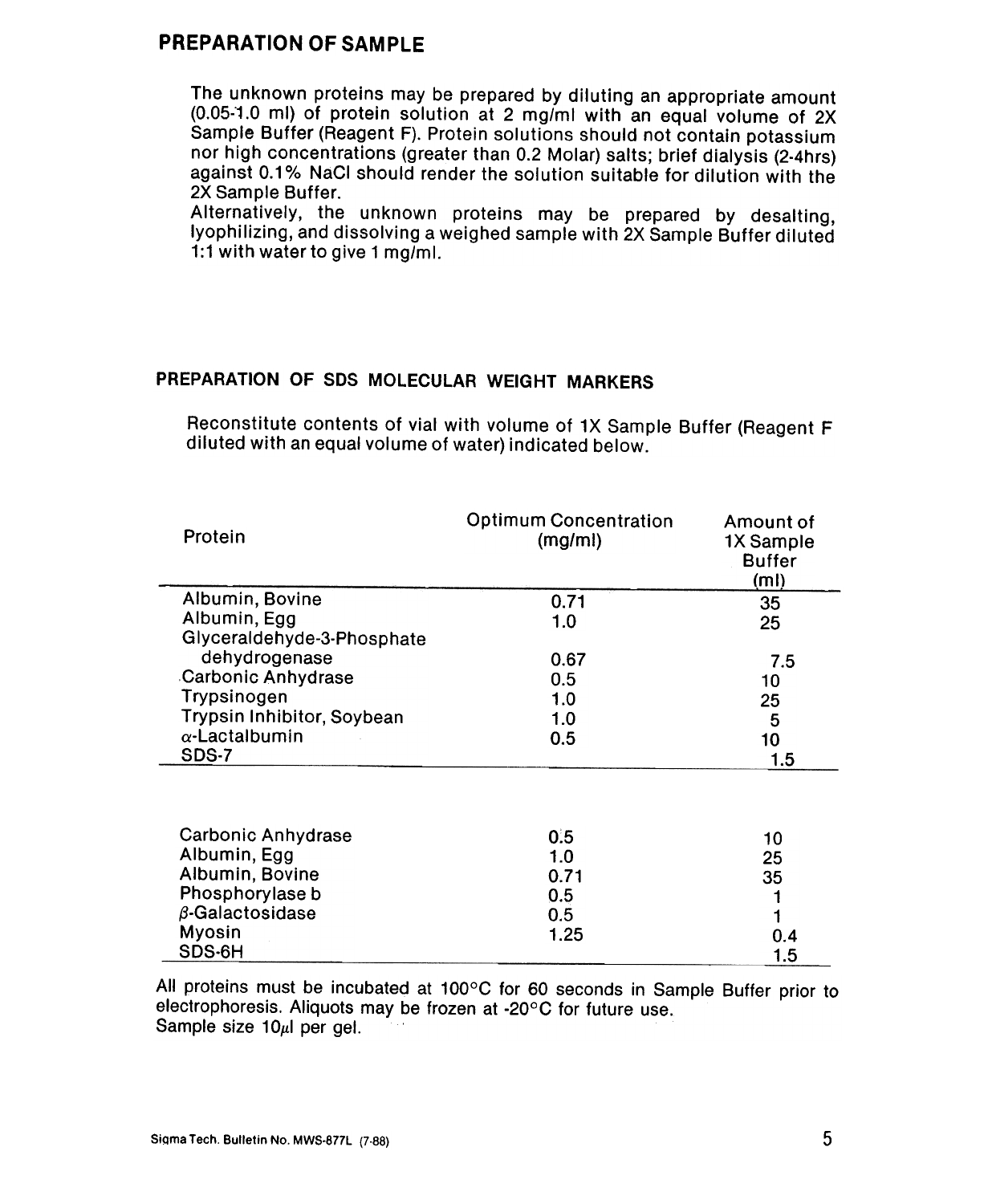## PREPARATION OF ELECTROPHORESIS GELS

The gel tubes should have an inner diameter of 0.5 cm and be long enough to hold a 10 cm gel.

- 1. a) To prepare 12 of the 11% gels for use with proteins having molecular weights of 14,000-70,000, mix the following:
	- ml Separating Gel Buffer (Reagent A)
	- 9.5 ml Separating Gel Solution (Reagent C)
	- 11.5 ml SDS Solution (Reagent E) containing 17 mg of Ammonium Persulfate (A 6761) freshly prepared.
	- b) To prepare 12 of the 7% gels for use with proteins having molecular weights of 30,000-200,000, mix the following:
		- 3 ml Separating Gel Buffer (Reagent A)
		- 6 ml Separting Gel Solution (Reagent C)
		- 11.5 ml SDS Solution (Reagent E) containing 17 mg of Ammonium Persulfate (A 6761) freshly prepared.
			- 3.5 ml Water
- 2. Mix solution thoroughly,
- 3. Carefully dispense 1.6 ml of solution into each gel tube
- 4. Before the gel hardens, carefully layer about 0.05 ml water on top of each gel solution without disturbing the surface.
- 5. Once polymerization has occurred, which should take about 15 minutes, rinse the tops of the gels with about 0.5 ml water three times.
- 6. To prepare the stacking gel, mix the following:
	- 1 ml = Stacking Gel Buffer (Reagent B)<br>2 ml = Stacking Gel Solution (Reagent I
	- Stacking Gel Solution (Reagent D)
	- 4 ml SDS Solution (Reagent E)
	- 1 ml water containing 8 mg of Ammonium Persulfate (A 6761) freshly prepared.
- 7. Rinse the tops of the gels with approximately 0.25 mi of stacking gel solution.
- 8. Remove as much of the stacking gel solution from the tube as possible then apply 0.20 ml of fresh stacking gel.
- 9. Before the gel hardens carefully layer about 0.05 ml water on top of each gel solution without disturbing the surface.
- 10. Once polymerization has occurred, which should take about 15 minutes and will be indicated by the gel becoming white and opaque, rinse the tops of the gels with a few drops of water.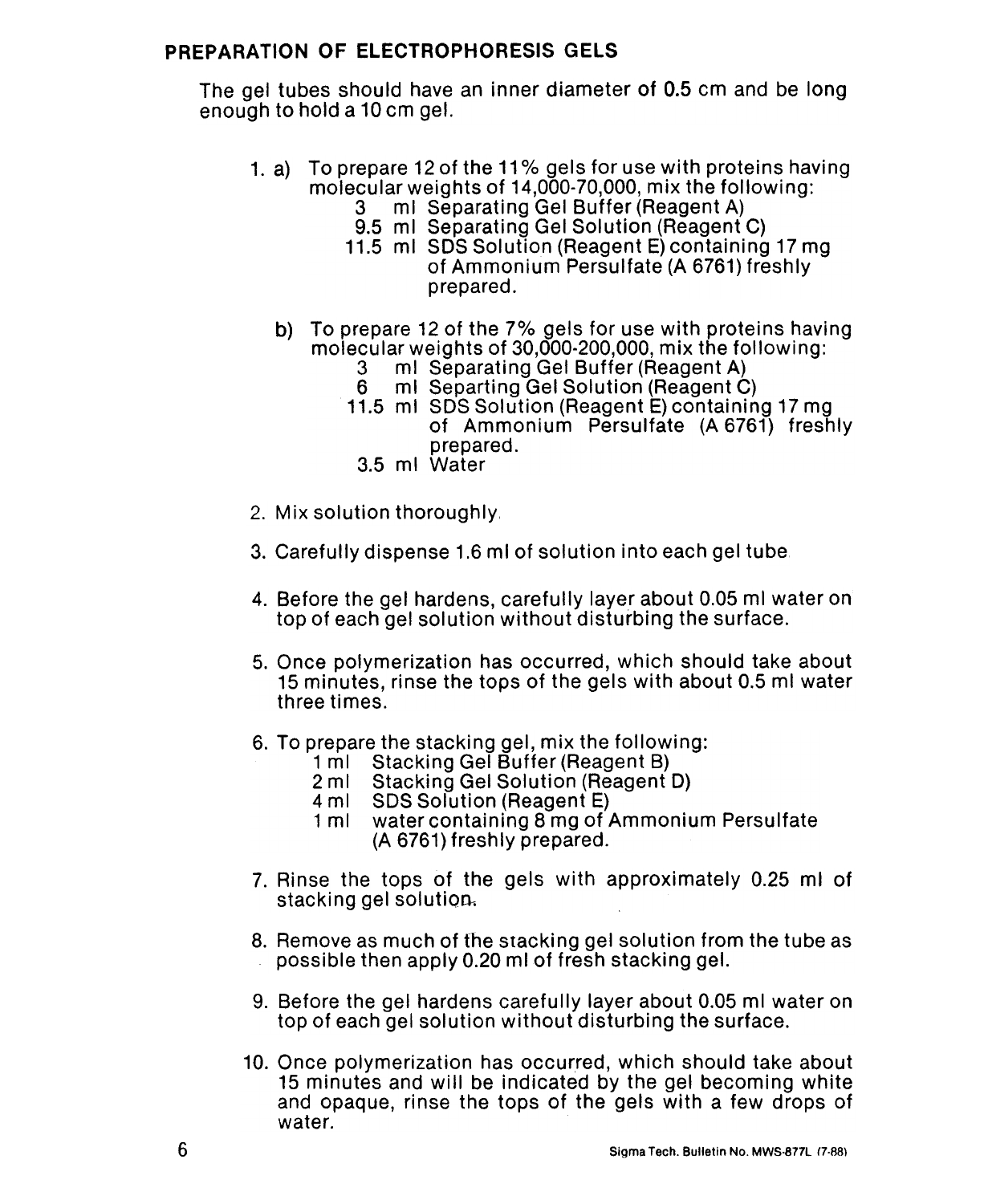## ELECTROPHORESIS

Electrophoresis should be carried out at constant current of 1 milliamp/gel with positive electrode in lower chamber

- 1. Decant water from top of gel and layer Electrode Buffer (Reagent G) on top of each gel to fill tube.
- 2. Underlay 10  $\mu$ l sample on gel.
- 3. Apply constant current at 1 milliamp/gel until marker dye (Bromphenol Blue) is 1 cm from anodic end of gel (about 5 hours).
- 4. Remove gels from tubes by squirting water from a syringe between the gel and glass wall, then use a pipet ball to exert pressure.

## STAINING AND DESTAINING

- 1 Mark center of Bromphenol Blue dye front with a piece of fine wire.
- 2. Immerse gels in fixative solution (Reagent H) for at least 10 hours. (It is recommended that several changes of fixative solution be made.)
- 3. Stain gels in staining reagent (Reagent I) for at least 3 hour Overnight staining is preferred.
- Destain gels by diffusion against several changes of Reagent H with destaining time in Reagent H to be at least 15 hours but not to exceed 25 hours. Gels may then be transferred to 7% Glacial acetic acid for storage, scanning, or measurement. (Gels will swell somewhat in about 3 hours.) Extended destaining with Reagent H will lead to decolorization of some protein bands. 4
- 5. Record the migration distance of tracking dye and of the blue protein zones from the top of the Separating Gel.

## **RESULTS**

To determine the relative mobility  $(R)$  of a protein, divide its migration distance from the top of the Separating Gel to the center of the protein band by the migration distance of the Bromphenol Blue tracking dye from the top of the Separating Gel.

> $\mathsf{p}_\mathsf{m} = \mathsf{q}$  -distance of protein migrat  $f =$  distance of tracking dye migration

The  $R<sub>f</sub>$  values (abscissa) are plotted against the known molecular weights (ordinate) on semi-Iogarithmic paper.

Estimate the molecular weight of unknown protein from calibration curve.